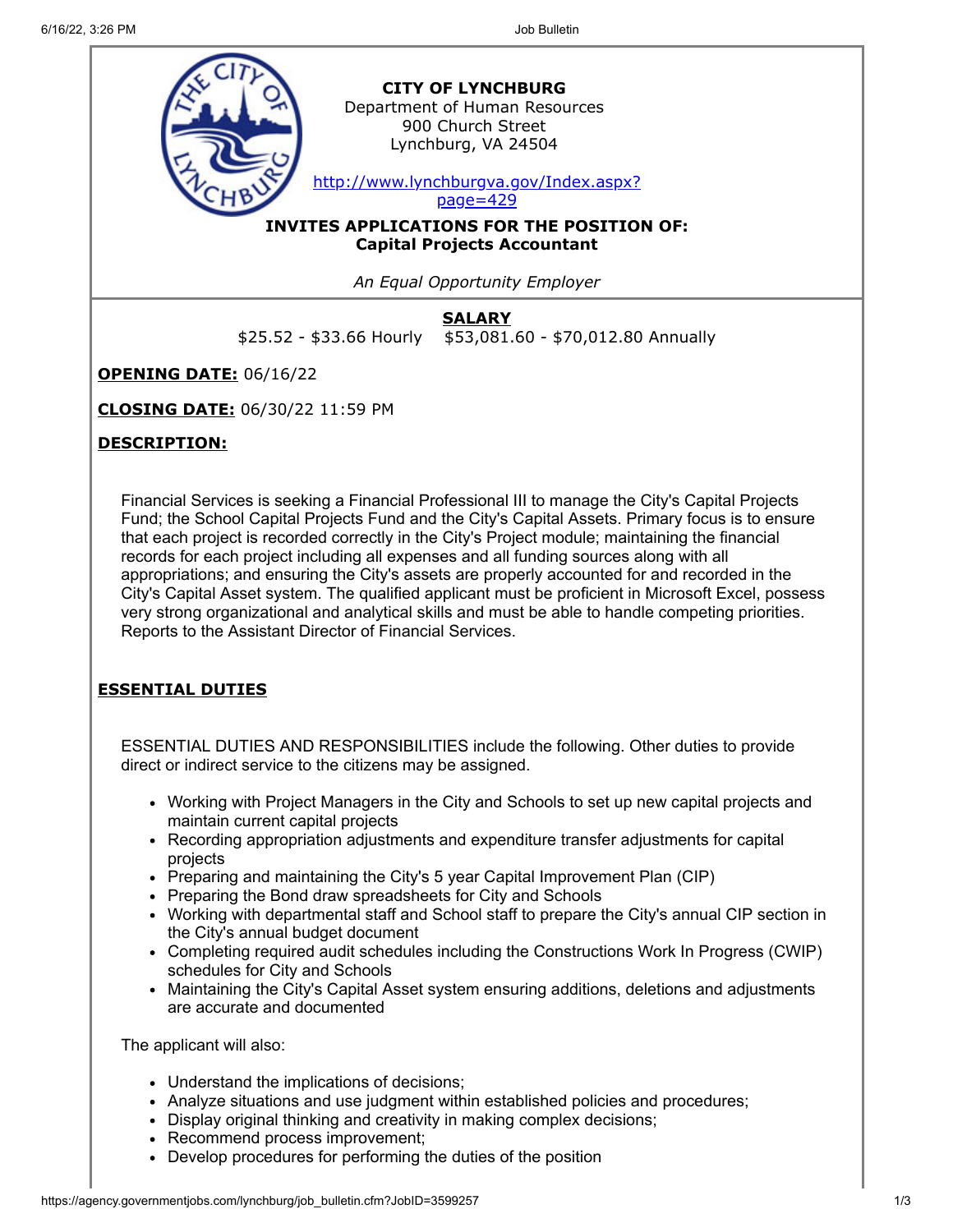Additional Duties and Responsibilities include:

- Other duties to provide direct or indirect service to the citizens may be assigned.
- When unusual situations occur and/or the City Manager declares a State of Emergency, all City employees may be required to accept special assignments and perform as needed to ensure appropriate service delivery.
- Depending on work assignment, may be required to perform a variety of duties in support of operational requirements and direct citizen service delivery such as acting as a back-up to other staff and response to weather-related and other emergencies, such as snow removal.
- May be required to work outside of normal work hours, to report to work during inclement or unusual weather or other conditions or to respond in other abnormal situations.

SUPERVISORY RESPONSIBILITIES No supervisory duties.

## **MINIMUM EDUCATION AND EXPERIENCE REQUIRED**

### QUALIFICATIONS

To perform this job successfully, an individual must be able to perform each essential duty satisfactorily. The requirements listed below are representative of the knowledge, skill, and/or ability required. Reasonable accommodations may be made to enable individuals with disabilities to perform the essential functions.

### EDUCATION AND EXPERIENCE

Bachelor's degree in Accounting and 6-8 years related experience. Any combination of education and experience that qualifies a person may be considered in lieu of the more specific criteria listed above.

## **ADDITIONAL REQUIREMENTS**

Must successfully complete IS100 and IS700 National Incident Management (NIMS) training within 90 days of employment. May also be required to complete higher levels of NIMS training as determined appropriate for the position.

Advanced Excel Skills

APPLICATIONS MAY BE OBTAINED AND FILED ONLINE AT: <http://www.lynchburgva.gov/Index.aspx?page=429> OR 900 Church Street Lynchburg, VA 24504

Job #02831 CAPITAL PROJECTS ACCOUNTANT NC

## **Capital Projects Accountant Supplemental Questionnaire**

- \* 1. Describe how your education and experience have prepared you for this position.
- \* 2. Do you have experience with accounting for Capital Projects? If yes, explain.
- \* 3. How many years of governmental accounting experience do you have?